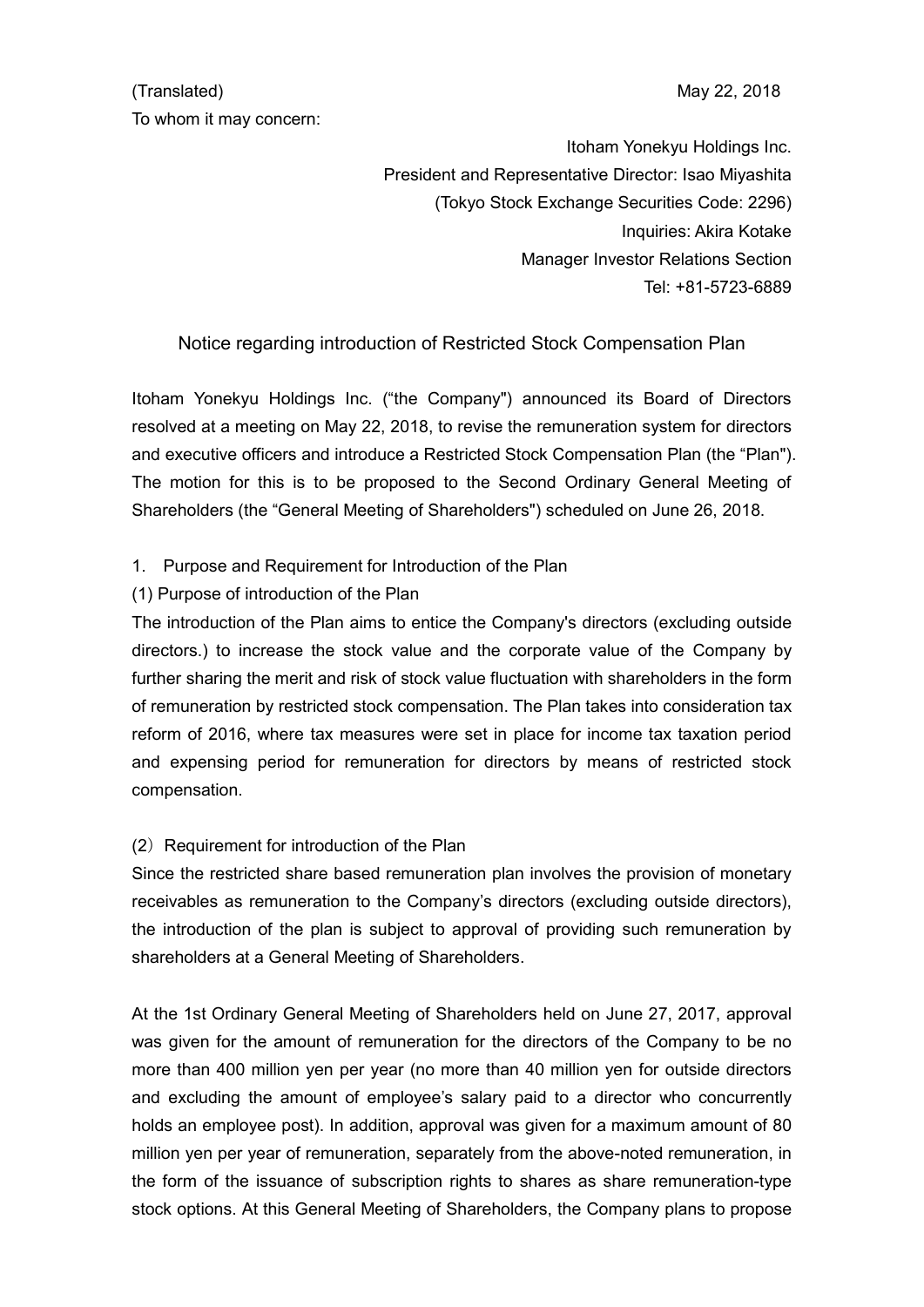for the approval of shareholders the introduction of the new Remuneration Plan with a maximum amount of 80 million and the setting of the remuneration portion as a substitution of the portion of the share remuneration-type stock options to the Company's directors (excluding outside directors).

Subject to approval at this General Meeting of Shareholders, the Company plans to discontinue the share remuneration-type stock option plan and not issue new subscription rights to shares as share remuneration-type stock options to the directors (excluding outside directors).

#### 2. Overview of the Plan

## (1) Allocation of Restricted Stock Compensation and Contributions

The Plan grants directors (excluding outside directors) monetary compensation claims to pay Stock Compensation each business year within the maximum amount stated above according to board resolution of the Company. Each directors (excluding outside directors) will be allocated Restricted Stock Compensation by using all the monetary compensation claims as contributed assets.

The amount paid in per share shall be the amount determined by the board of directors within the scope of an amount that is not particularly advantageous to the directors who under write the common shares. It is based on the closing price of the Company's common shares on the Tokyo Stock Exchange on the business day before the day of the relevant resolution of the board of directors. If no trading is reported on the day, it shall be the closing price on the immediately preceding day.

The above monetary compensation claims will be granted provided the director agrees to the contribution above and executes the Restricted Stock Compensation Agreement as defined in (3) below.

#### (2) Maximum Number of Shares

The total number of the Company's common shares to issue to the directors (excluding outside directors) based on the Plan shall be 100,000 shares or less per year.

However, in the event of necessity of share splitting (including allotment of share without contribution) or share consolidation of the Company's common shares occurring after the conclusion of the General Meeting of Shareholders, adjustments will be reasonably made to the total number of the shares depending on the proportion of share splitting or share consolidation.

## (3) Restricted Stock Compensation Agreement

The Restricted Stock Compensation Agreement which shall be executed between the Company and the director receiving allocation shall contain the following clauses. <1> Restrictions

Directors allocated shares based on the Plan may not dispose the allocated shares in any ways including transfers, pledges, mortgages, advancements or bequests for the